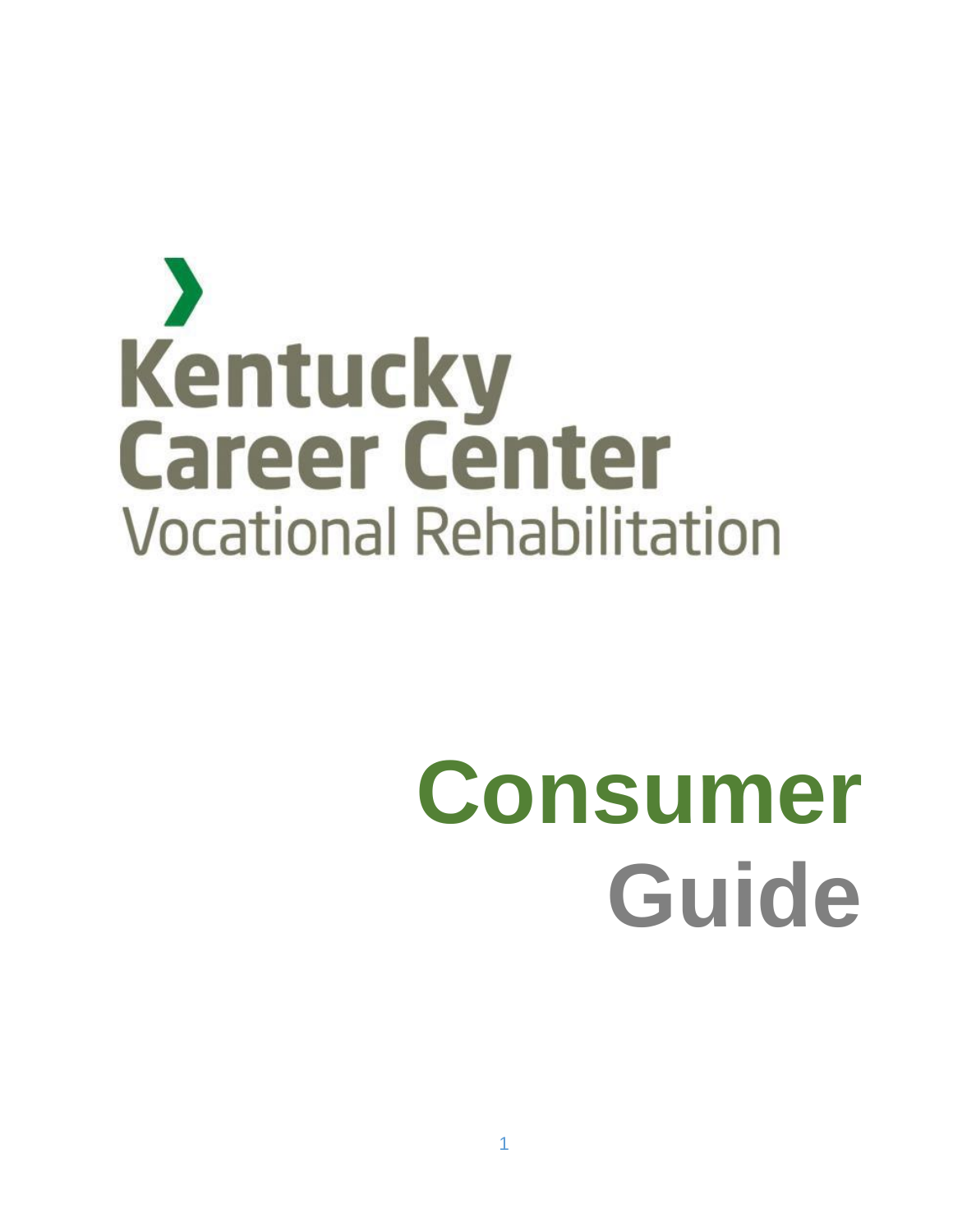## **Table of Contents**

| 1.  |  |
|-----|--|
| 2.  |  |
| 3.  |  |
| 4.  |  |
| 5.  |  |
| 6.  |  |
| 7.  |  |
| 8.  |  |
| 9.  |  |
| 10. |  |
| 11. |  |
| 12. |  |
| 13. |  |
| 14. |  |
| 15. |  |
| 16. |  |
| 17. |  |
| 18. |  |
| 19. |  |
| 20. |  |
| 21. |  |
| 22. |  |
| 23. |  |
| 24. |  |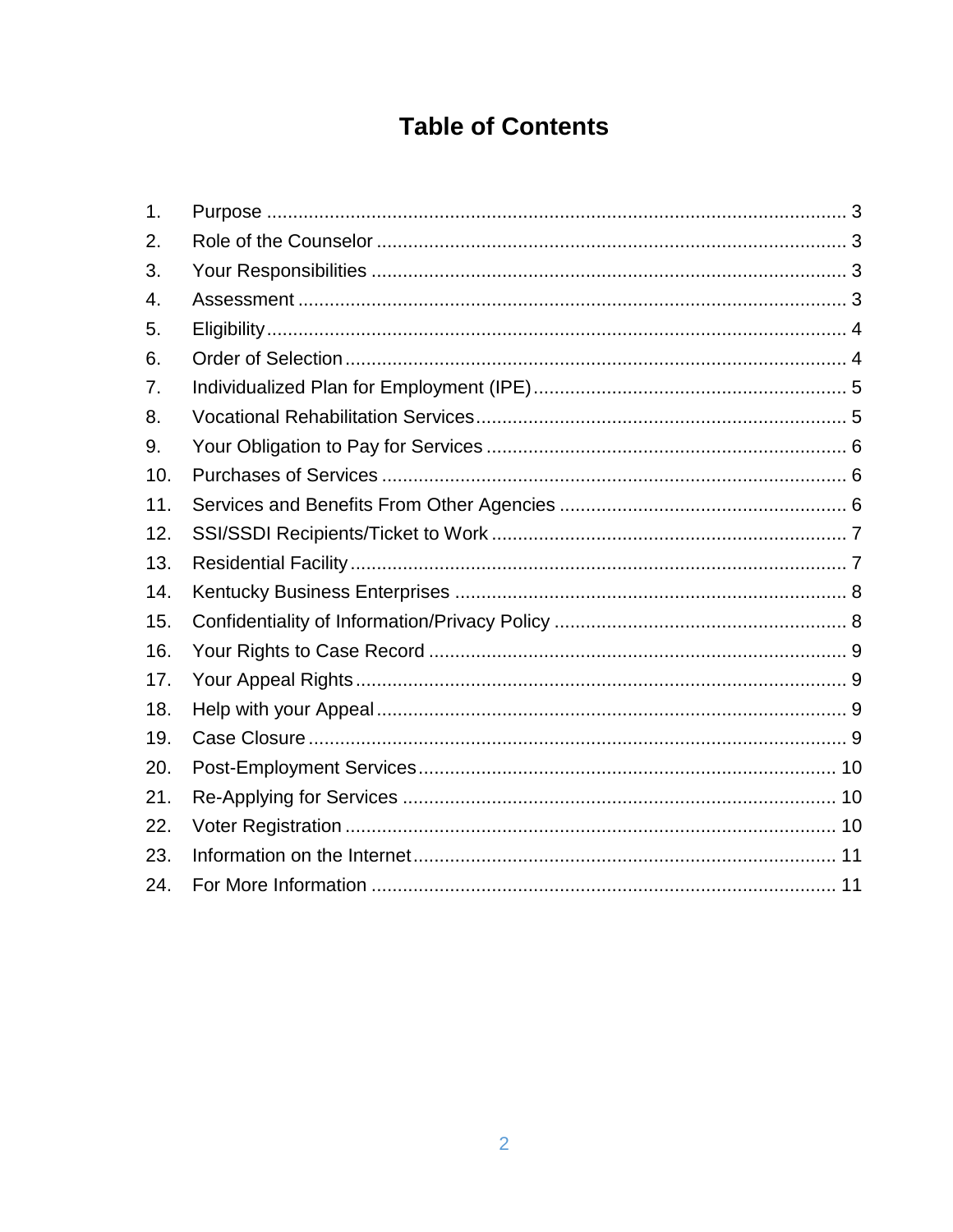### <span id="page-2-0"></span>**1. PURPOSE**

#### **What is the purpose of the Office of Vocational Rehabilitation?**

The Office provides vocational rehabilitation opportunities and services to eligible individuals with disabilities to assist with entry or re-entry into employment and becoming more independent and productive in the community and workplace.

## <span id="page-2-1"></span>**2. ROLE OF THE COUNSELOR**

#### **What is the role of my rehabilitation counselor?**

Your Vocational Rehabilitation Counselor has specialized training and experience in the rehabilitation of individuals with disabilities and understands how this relates to your life, the community and the workplace. Your counselor can assist you in building relationships, aligning resources and making informed choices concerning your vocational goals.

Your Counselor will act as a facilitator to assist you in determining your strengths and potential so that your Individualized Plan for Employment will incorporate the services that can lead to a successful job and career.

In the event that your counselor resigns, transfers, or is no longer available to assist you, the manager will provide appropriate assistance to you and assign you to another counselor.

## <span id="page-2-2"></span>**3. YOUR RESPONSIBILITIES**

#### **What are my responsibilities?**

In order to be successful, you must actively participate in the development of your work plan and achievement of your employment goal. Throughout the process, you will need to work closely with your counselor in choosing an employment goal, types of services, service providers, and seeking employment opportunities. You can aid in your vocational rehabilitation by keeping scheduled appointments, staying in touch with your counselor, and working hard toward achieving your employment goal. If your counselor is unable to contact you, or you do not respond to your counselor, your case will be closed.

## <span id="page-2-3"></span>**4. ASSESSMENT**

#### **What information is needed to determine my eligibility and the services I will need?**

Whenever possible, your counselor will rely on existing information about your disability to determine eligibility. Often educational assessments, social security evaluations, eye exams by Ophthalmologist or Optometrist and other records you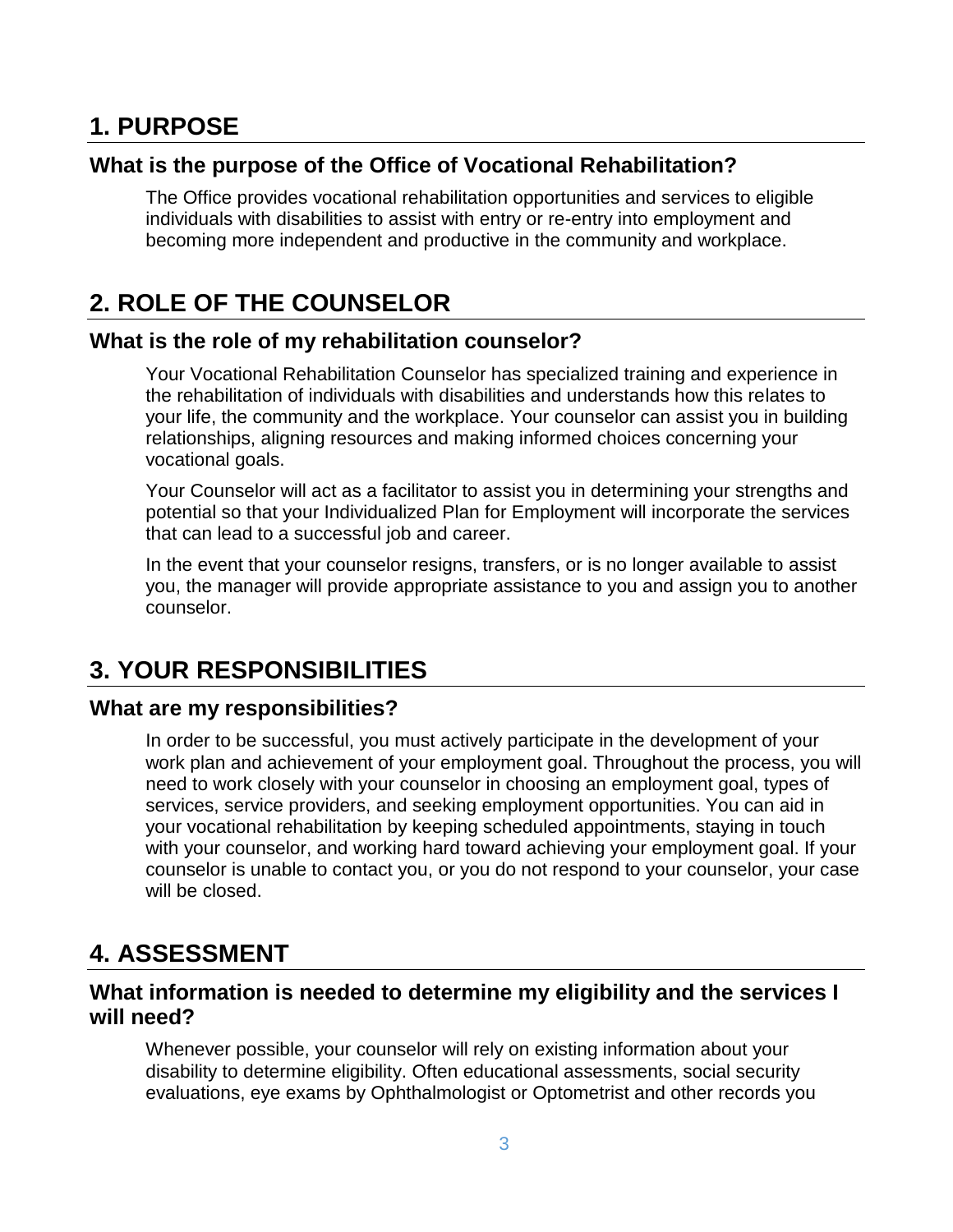provide will supply enough information. Your input on employment related needs is vital to this process. Sometimes additional information may be necessary to determine eligibility or to explore what services you need to become employed. In these cases, other appropriate medical, vocational, technical, and education assessments will be arranged and provided at no cost to you.

## <span id="page-3-0"></span>**5. ELIGIBILITY**

#### **How will my eligibility for services be determined?**

- You must have a physical, mental or visual impairment.
- Your impairment must result in a substantial impediment to employment.
- You must require vocational rehabilitation services in order to prepare for, secure, retain, advance in, or regain employment.
- You must intend to achieve competitive, integrated employment. and
- You must be able to benefit in terms of employment.
- If you meet the criteria above, you will be determined eligible unless there is clear and convincing evidence that you cannot benefit from vocational rehabilitation services.
- If you receive Social Security disability benefits and you intend to achieve competitive, integrated employment, you are considered an individual with a significant disability and are presumed to be eligible for services.

An eligibility decision will be made within 60 days unless exceptional and unforeseen circumstances cause a delay. If the eligibility cannot be determined in 60 days, you and the counselor must agree to a one-time extension. This extension must be signed and returned to the counselor prior to the end of the 60-day timeline or your case will be closed.

## <span id="page-3-1"></span>**6. ORDER OF SELECTION**

#### **What is an Order of Selection and what impact will it have on my services?**

Eligible individuals are assigned a priority category by their counselor to ensure that thosewith the most significant disabilities are provided services first. If the Office lacks available funds to serve everyone who is eligible, we must first serve individuals with the most significant disabilities.

If you have a less significant disability and fall within a category we cannot currently serve, you may request to have your case placed on a waiting list. Should funds become available you will be contacted to assess your interest in services. Even if funds are not available to serve you, the Office will provide information and referrals to other agencies that may assist you in meeting your employment needs.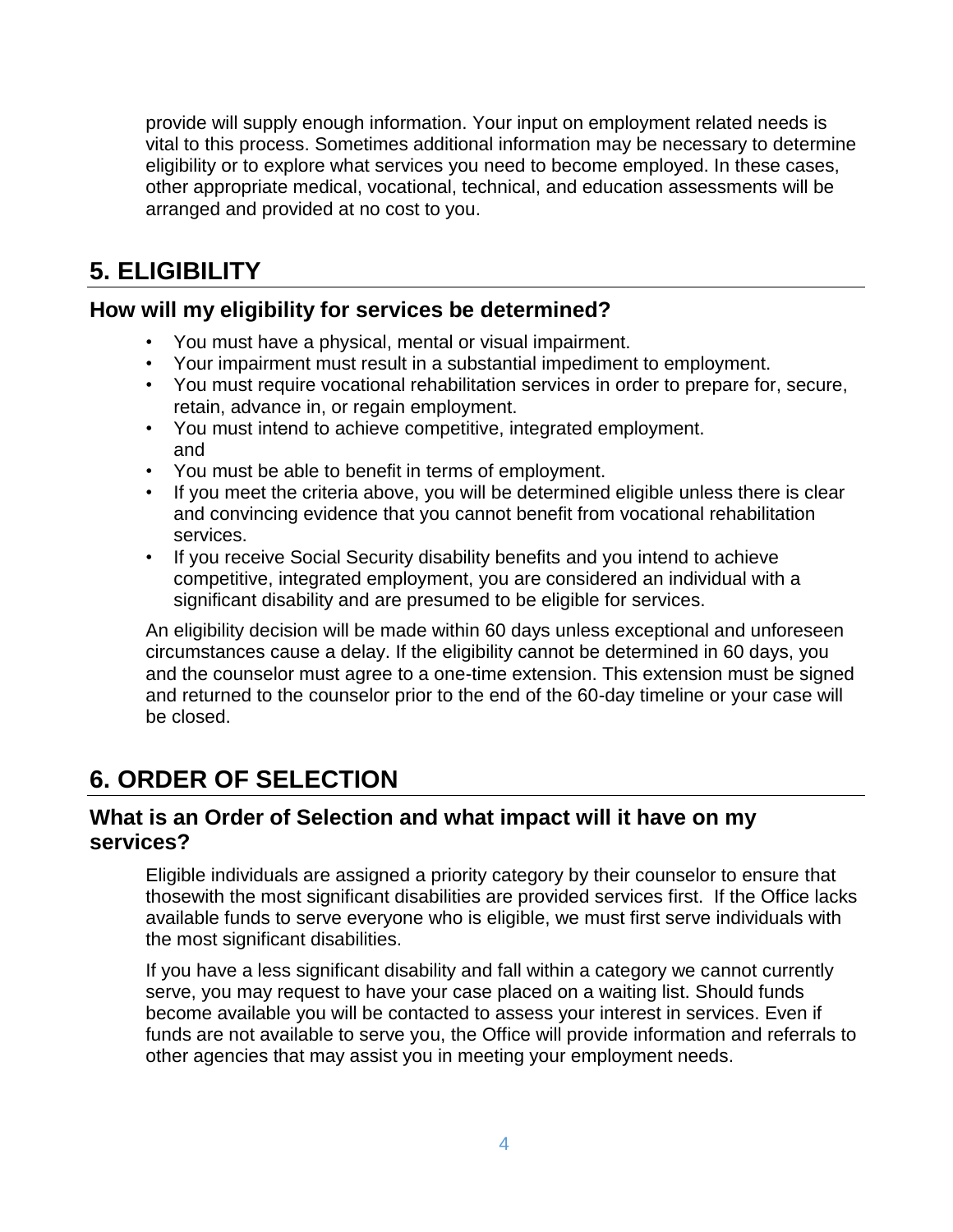## <span id="page-4-0"></span>**7. INDIVIDUALIZED PLAN FOR EMPLOYMENT (IPE)**

#### **What is an Individualized Plan for Employment?**

After your counselor has determined that you are eligible, they will talk with you about your job interests and the best way to reach your employment goal. Your Individualized Plan for Employment will list the services you are going to receive, the providers of the services, any similar benefits available, and a plan to evaluate your progress towards your goal. Your Individualized Plan for Employment will be consistent with your strengths, resources, priorities, concerns, abilities, capabilities, interest and informed choice. Things to consider in writing your IPE should include the local job market, wage expectations, financial needs, your ability to travel to work, academic abilities, and relevant experience.

Your Individualized Plan for Employment (IPE) must be developed within 90 days of you being determined eligible for services. If the IPE cannot be written in 90 days, you and the counselor must agree to an extension. This extension must be signed and returned to the counselor prior to the end of the 90-day timeline or your case will be closed. During this planning phase, you have the option of developing and writing all or part of your IPE with the assistance of your counselor; by yourself or with the assistance of your representative; or, you may request your counselor write the IPE for you. Regardless of the option you choose, the IPE must be mutually agreed upon and signed by you and your counselor. The IPE must be on Office approved forms. Technical assistance is available through the Client Assistance Program (see page 12).

Changes to your plan can be made at any time as long as you are working towards becoming employed. Counselors are required to review your plan annually with you. If you and your counselor determine you are not able to achieve your vocational goal or an appropriate employment outcome, even after looking at other alternatives, then services may be discontinued. It is important to contact your counselor immediately if you are not able to complete services or there has been a major life change impacting your ability to obtain or maintain employment.

## <span id="page-4-1"></span>**8. VOCATIONAL REHABILITATION SERVICES**

#### **What kinds of services may the Office of Vocational Rehabilitation provide?**

The Office may provide vocational rehabilitation services needed to reach your vocational goal. Some examples are as follows:

- Assessment for determining eligibility and vocational rehabilitation needs
- Counseling and guidance
- Physical and Mental Restoration
- Personal skill development
- Vocational and other training services
- Supported employment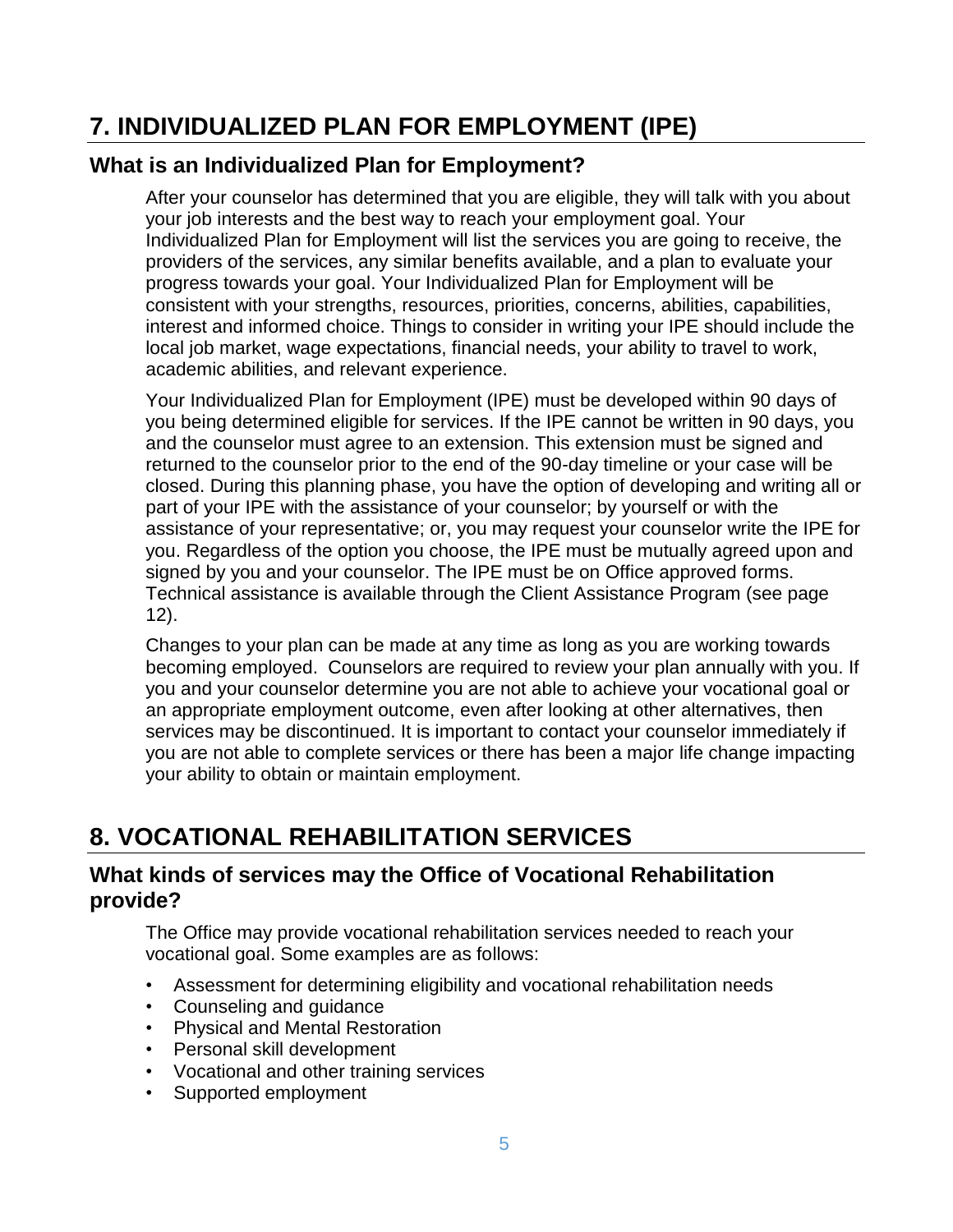- Personal assistance services
- Low vision aids
- Interpreter and notetaking services
- Rehabilitation technology and equipment training
- Job placement and job retention services
- On-the-job training
- Employment follow-up and post-employment services
- Information and Referral
- Pre-Employment Transition Services

#### **Independent Living Services for individuals who are blind or visually impaired:**

To achieve your employment goal, you may need Independent Living Services. This program provides a range of independent living skills training and other services to assist individuals with blindness/low-vision to improve and/or maintain the ability to function independently in the home, workplace and community. Training may involve instruction in the use of adaptive methods and devices designed to enhance independence. If you are interested in Independent Living Services, you may ask your VR counselor about a referral.

## <span id="page-5-0"></span>**9. YOUR OBLIGATION TO PAY FOR SERVICES**

#### **Will I have to pay for any services?**

Many services are provided regardless of your financial situation. You and your counselor will discuss the income and resources of your household. In some cases, you may be asked to participate in the cost of your program.

## <span id="page-5-1"></span>**10. PURCHASES OF SERVICES**

#### **How are services purchased?**

All services purchased must be approved in advance by your counselor and a written payment authorization sent to each service provider. The Office has established fees and rates of payment for services. In most cases, a service provider will accept these fees as total payment.

## <span id="page-5-2"></span>**11. SERVICES AND BENEFITS FROM OTHER AGENCIES**

#### **If I am eligible for similar services or benefits from other agencies, do I have to use them?**

Federal law requires that you use any other benefits for which you are eligible to cover the cost of some services. These benefits may include training grants, Medicare, Medicaid, Workers' Compensation, and insurance. If you refuse to apply for and use other benefits for which you are eligible, the Office may not be able to pay for the planned service.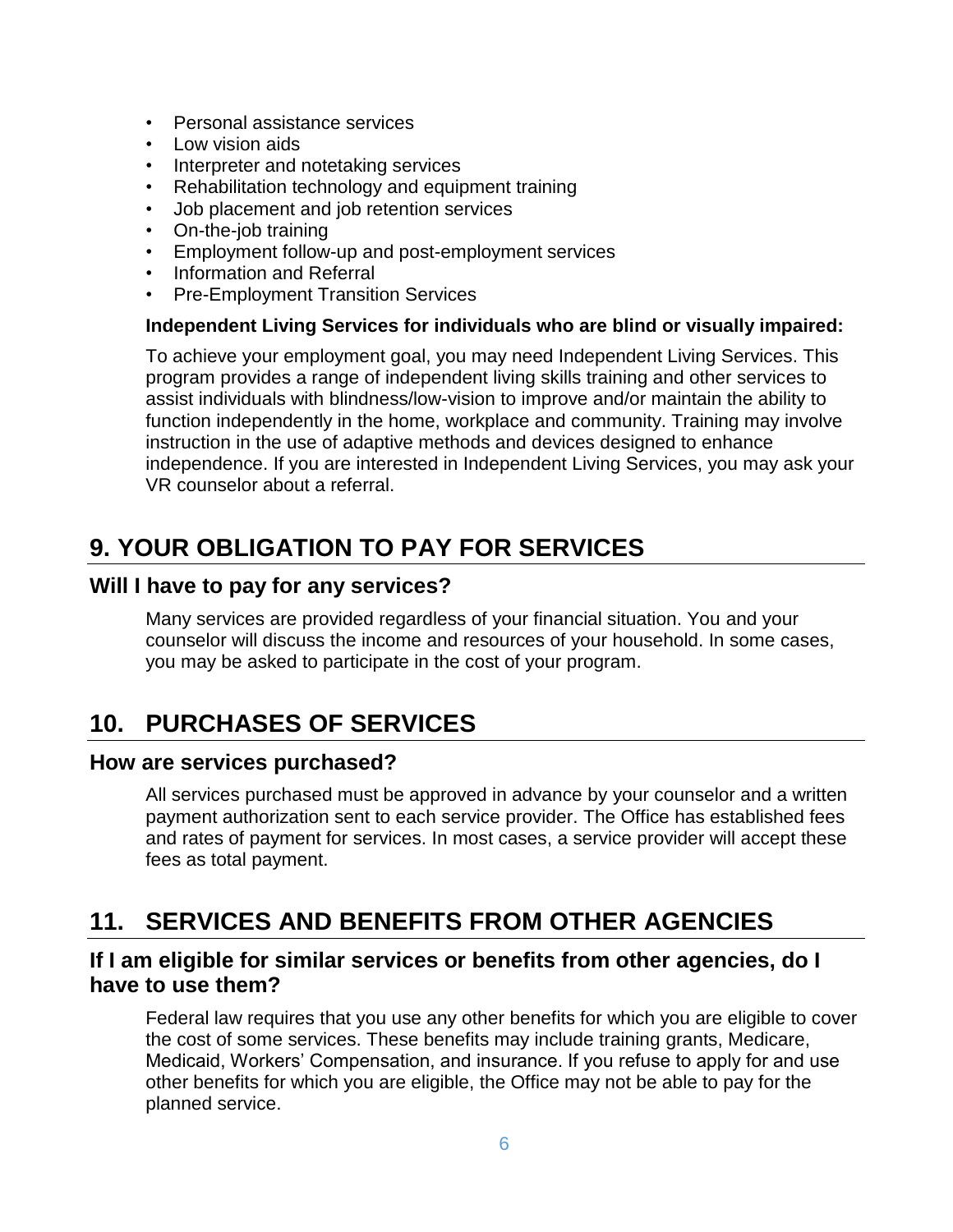## <span id="page-6-0"></span>**12. SSI/SSDI RECIPIENTS/TICKET TO WORK**

#### **What if I receive SSI or SSDI or have a Ticket to Work?**

If you receive a disability benefit from Social Security (SSI or SSDI), you may have concerns about how working affects your benefits. Basic information is available for Kentucky residents at [https://ky.db101.org.](https://ky.db101.org/) In addition, your counselor can refer you for a more in-depth benefits analysis with a qualified work incentive counselor.

Most Social Security and Supplemental Security Income disability beneficiaries are eligible for a Ticket to Work to obtain vocational rehabilitation, employment or other support services from an approved provider of their choice. Your Ticket to Work is considered "in-use" while you are working with us. Once you have signed your Individualized Plan for Employment, we will submit your information to the Ticket Program Manager for assignment. If you are still eligible for Ticket to Work when your case is closed, you may want to assign it to another agency for ongoing support. For further information about Ticket to Work, you can call toll-free at 1-866-968-7842 (TTY 1-866-833-2967) or visit the website at [www.choosework.ssa.gov.](http://www.choosework.ssa.gov/) Further information is also available from Social Security at 1-800-772-1213 (TTY 1-800-32500778) or [www.socialsecurity.gov/work.](http://www.socialsecurity.gov/work)

## <span id="page-6-1"></span>**13. RESIDENTIAL FACILITY**

#### **Does the Office of Vocational Rehabilitation have a residential facility that provides services to individuals with significant disabilities?**

Yes. The Office of Vocational Rehabilitation operates two residential facilities.

#### **The Carl D. Perkins Vocational Training Center**

The Carl D. Perkins Vocational Training Center, located at Thelma, KY, helps individuals with disabilities obtain employment and improve independent living functioning through education, medical, technology, and related programs. The following vocational and support services are available: vocational assessment, work adjustment, and vocational training; rehabilitation counseling; comprehensive medical rehabilitation services; psychological services; recreational activities; speech and language communication services; and medical and student dormitories. To obtain admission information contact your local vocational rehabilitation counselor or call:

(606) 788-7080 (V/TTY) or 1-800-443-2187

<https://kcc.ky.gov/Vocational-Rehabilitation/cdpvtc>

#### **The Charles W. McDowell Rehabilitation Center**

The Charles W. McDowell Rehabilitation Center in Louisville provides specialized services to Kentuckians with visual disabilities in a comprehensive setting for those who want to gain skills to function independently and become employed.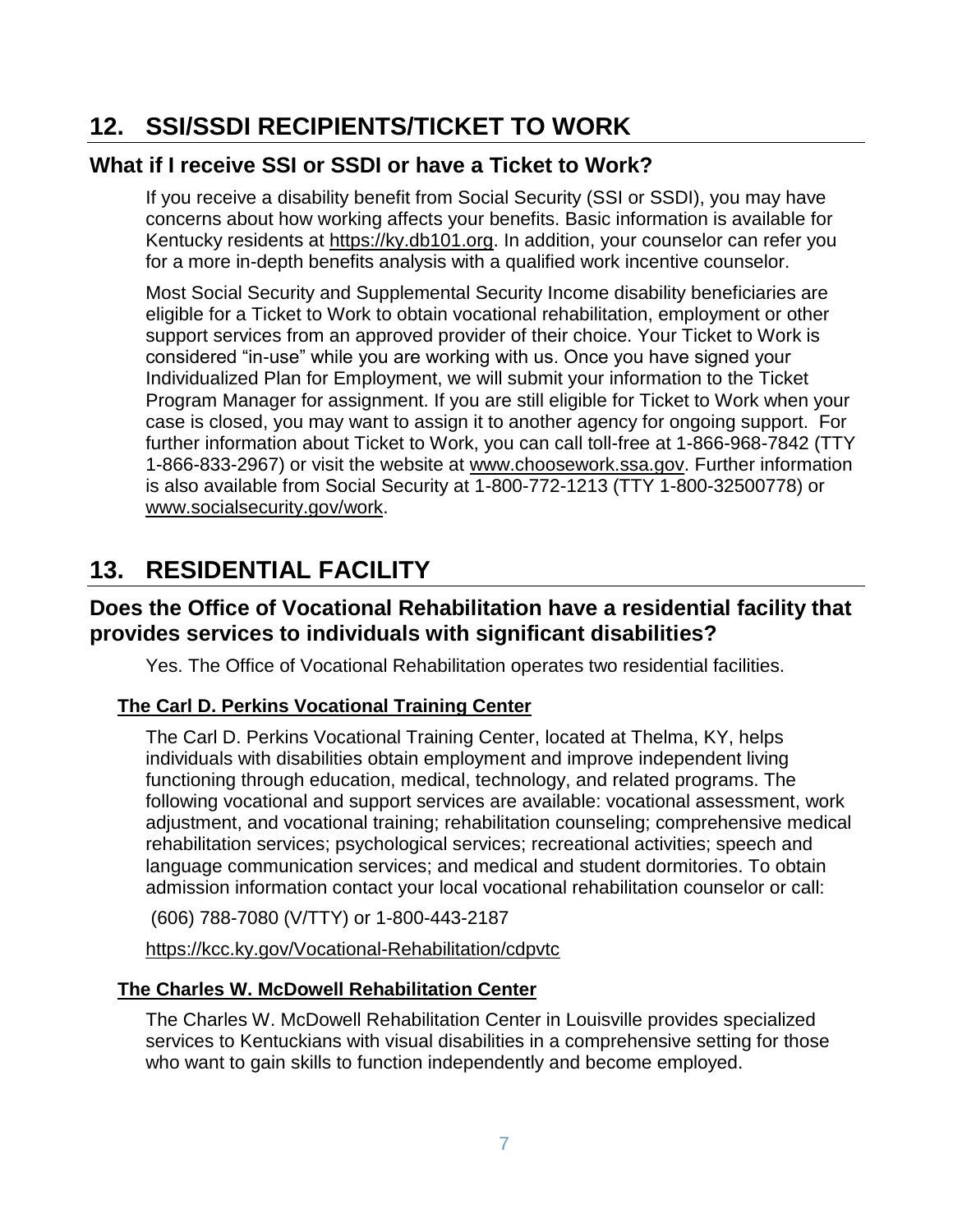The programs are geared toward development of independence and employment outcomes. The staff and instructors are available to evaluate skills and provide training in the following areas: Career and vocational services, Independent Living Services, and Orientation and Mobility Services. In addition, during summer months the McDowell Center provides skills training to transition age students in preparation beyond high school. To obtain admission information contact your local vocational rehabilitation counselor or call:

(502) 429-4460 or (800) 346-2115

<https://kcc.ky.gov/Vocational-Rehabilitation/CharlesMcDowellCenter>

## <span id="page-7-0"></span>**14. KENTUCKY BUSINESS ENTERPRISES**

#### **What is Kentucky Business Enterprises?**

Kentucky Business Enterprises (KBE) is one of the nation's leading vending and food service programs operated by people who are visually impaired or blind. The program trains and places individuals as self-employed operators of snack bars, dining facilities and automated vending facilities in public and private buildings across the state.

Administered by the Blind Services Division of Vocational Rehabilitation, KBE trains and certifies Kentuckians who are legally blind in food service and licenses them to operate snack bars, dining facilities and automated vending facilities in public and private locations.

The program provides full-time employment and career opportunities for Kentuckians who are legally blind, while providing high-quality vending and food service for government and business.

## <span id="page-7-1"></span>**15. CONFIDENTIALITY OF INFORMATION/PRIVACY POLICY**

#### **Will personal information about me in possession of the Office of Vocational Rehabilitation be held confidential?**

Yes. The Office cannot release information about you unless:

- It is necessary to carry out your vocational rehabilitation program.
- We have written consent to do so.
- It is required by law, or
- It is necessary to protect your safety or the safety of others.

Some of your personal information will be shared with other Kentucky state government agencies as well as the Social Security Administration in order to coordinate services and provide required federal reporting requirements. Outside entities assisting the Office with satisfaction surveys may also utilize some of your personal information. Your written consent is not required to share this information. (Information that may be shared includes wages, name, address, phone number,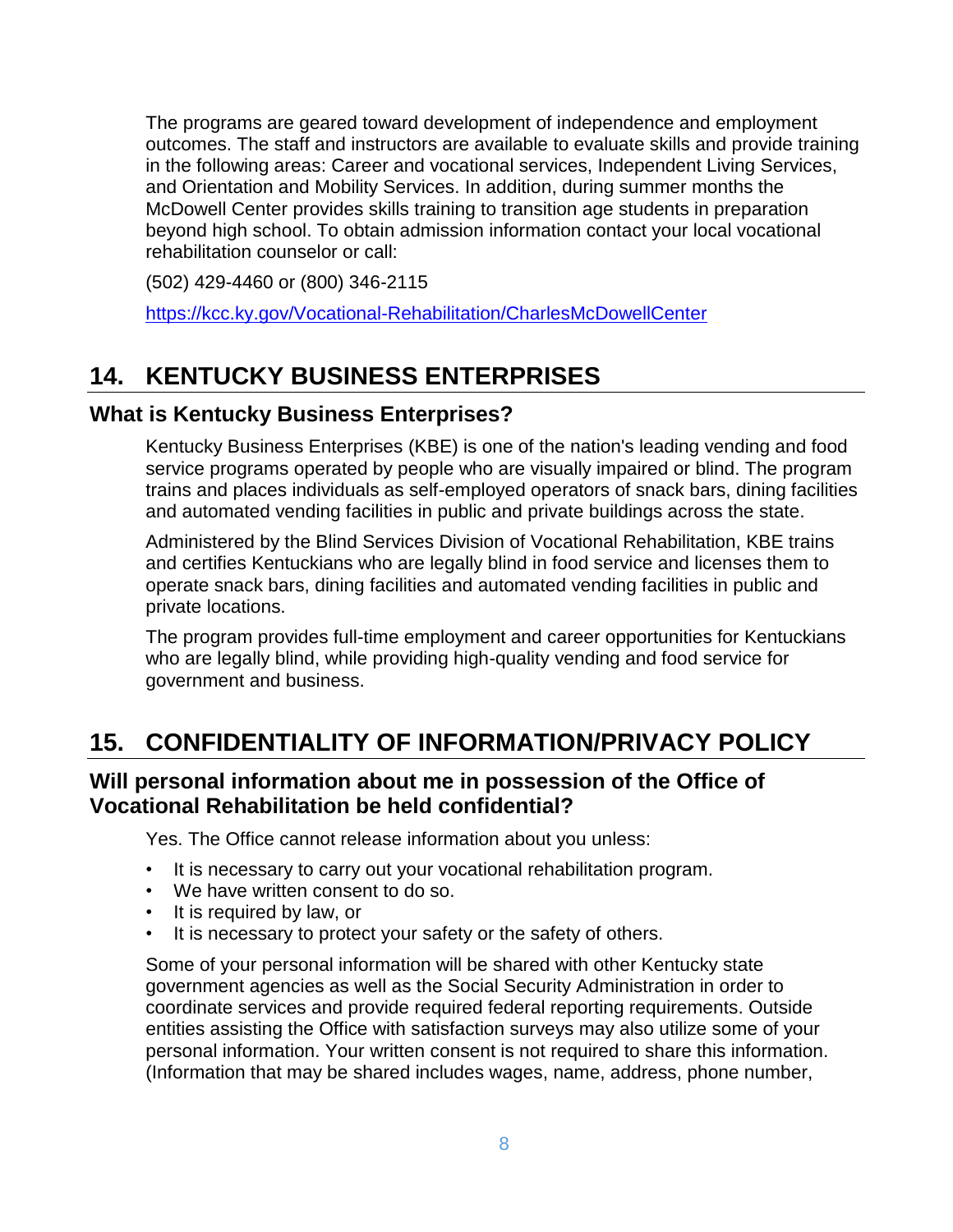email, age, education level, etc.) OVR will not release sensitive medical/psychological information without your written consent unless court ordered to do so.

\*\*Communication via email or fax is welcomed but may not be a secured method of communication and confidentiality cannot be guaranteed.

## <span id="page-8-0"></span>**16. YOUR RIGHTS TO CASE RECORD**

#### **May I obtain personal information about me in possession of the Office of Vocational Rehabilitation?**

Yes. You will need to request in writing the specific information in your case record you want. If the information was provided to us by another agency or if it is sensitive information provided to us by a physician or psychologist, we will tell you about the information and refer you to the source for release to you.

## <span id="page-8-1"></span>**17. YOUR APPEAL RIGHTS**

#### **What if I am dissatisfied and want to complain?**

We have found that almost all dissatisfaction can be resolved on an informal basis. If you have a complaint, we encourage you to first contact your counselor, your counselor's supervisor and/or the Regional Program Manager. If the complaint is still not resolved, you may contact the Director or Assistant Director of Field Services within 60 days of the disputed decision. The Office may offer mediation services through an impartial party to resolve disputes between consumers and staff and are available at any stage of the rehabilitation process. You may also request a hearing. If you are dissatisfied with the provision or denial of services and you wish to pursue the appeals process, contact by letter or telephone:

> Director or Assistant Director of Field Services 275 East Main Street, Mail Drop 2-EK Frankfort, KY 40621 1-800-372-7172 (Voice) 502-542-6042 (Videophone)

## <span id="page-8-2"></span>**18. HELP WITH YOUR APPEAL**

#### <span id="page-8-3"></span>**What is the Client Assistance Program?**

The Client Assistance Program (CAP) at Kentucky Protection and Advocacy is available to assist you in your relationship with OVR. CAP can help you to understand services available from the Office, advise you on other benefits available from State and Federal agencies, help you to pursue appropriate remedies to ensure the protection of your rights, and help to resolve any dissatisfaction that you may have with the Office regarding the provision or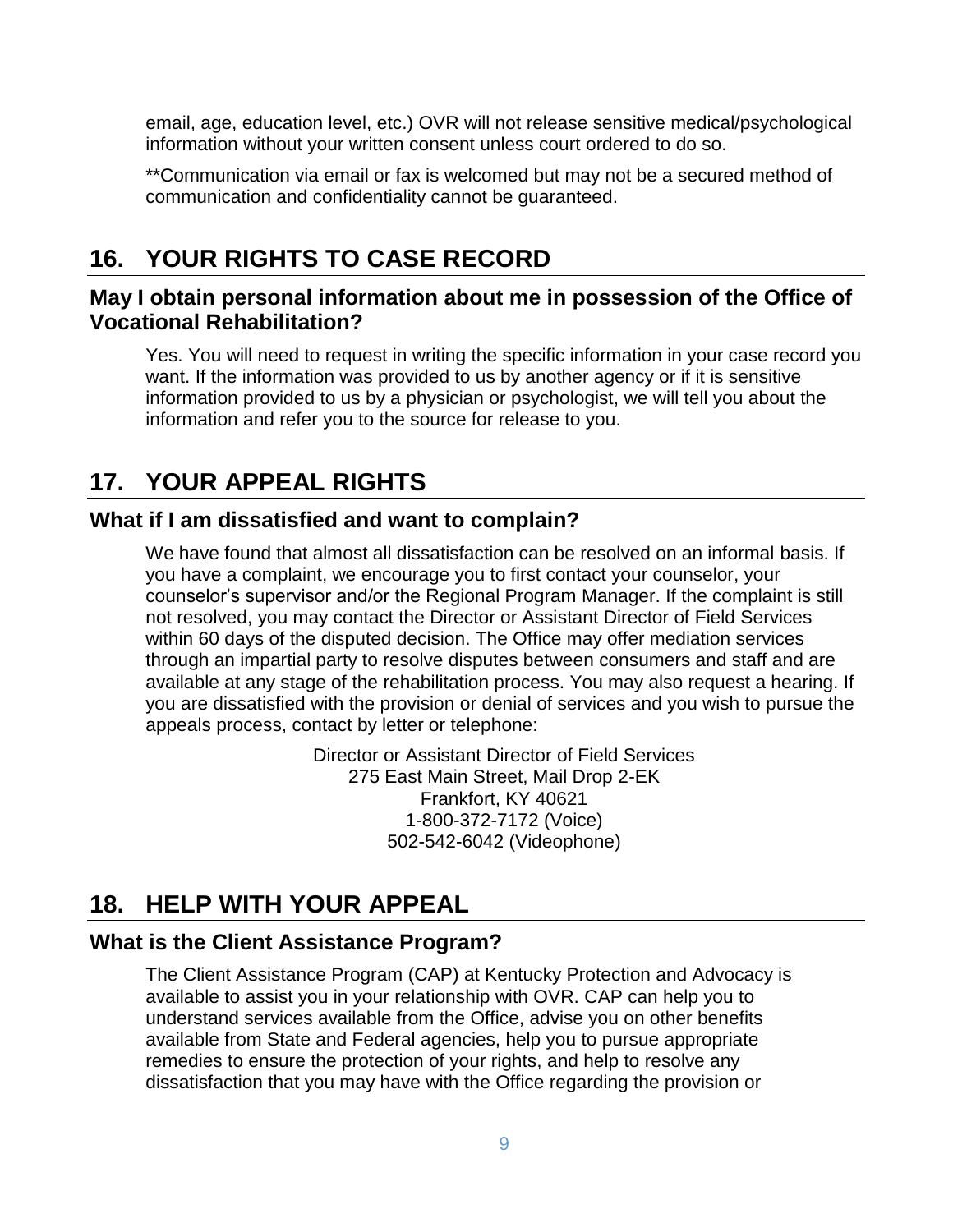denial of services. To contact CAP, visit their website at <http://www.kypa.net/intake-form.html> or call 1-800-372-2988.

## **19. CASE CLOSURE**

#### **When may my case with vocational rehabilitation be closed?**

Your case may be closed for many reasons. Some examples include:

- You have completed services planned in your Individualized Plan for Employment and have successfully maintained competitive integrated employment for 90 consecutive days.
- You are no longer interested in services.
- It has been determined you can no longer benefit from services in terms of employment.
- We are unable to contact you.

## <span id="page-9-0"></span>**20. POST-EMPLOYMENT SERVICES**

#### **May I receive any services after I have achieved a successful employment outcome and my case has been closed?**

Even though you have achieved and maintained your employment goal, you may be eligible for post- employment services if necessary for you to retain, regain, or advance in employment. These services must be short term and must relate to your original vocational rehabilitation program.

## <span id="page-9-1"></span>**21. RE-APPLYING FOR SERVICES**

#### **May I re-apply for services after my case has been closed?**

Yes. However, your eligibility will have to be determined at the time you re-apply.

## <span id="page-9-2"></span>**22. VOTER REGISTRATION**

#### **What is the National Voter Registration Act?**

The National Voter Registration Act is a law that makes it easier for individuals to register to vote. Your counselor will ask if you are registered to vote. If you are not registered, your counselor will explain to you how the registration process works and, upon request, will assist you in completing forms.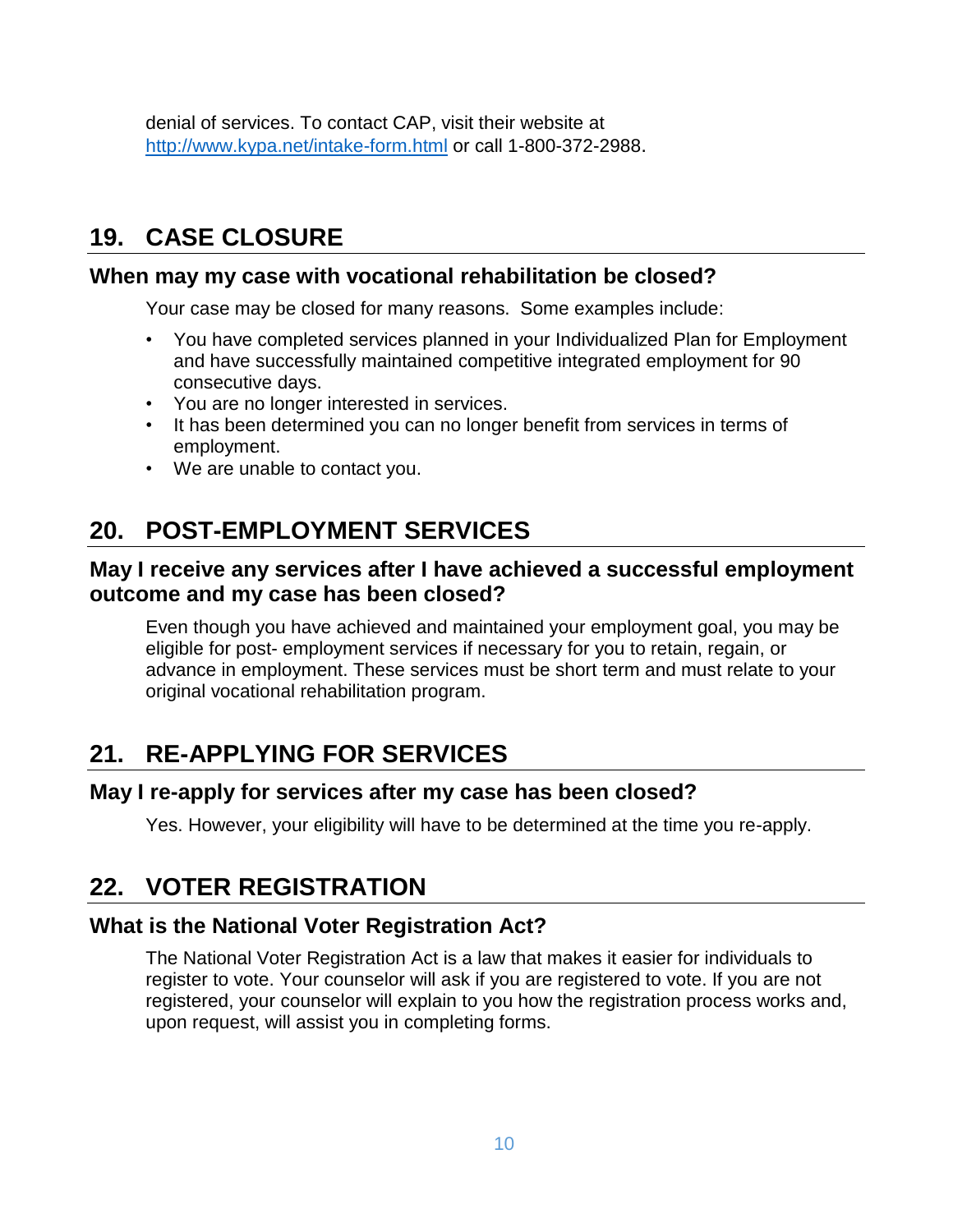## <span id="page-10-0"></span>**23. INFORMATION ON THE INTERNET**

#### **Is there information about the Office of Vocational Rehabilitation on the Internet?**

The Office maintains a Web page, which contains a variety of information. The Web page also contains links to other pertinent web pages. The Internet address is

<https://kcc.ky.gov/Vocational-Rehabilitation>

## <span id="page-10-1"></span>**24. FOR MORE INFORMATION**

#### **What if I still have questions about the Office of Vocational Rehabilitation?**

You may contact your counselor. If one has not been assigned to you, contact an office close to you or call toll-free 1-800-372-7172 (Voice) or 502-542-6042 (Videophone). The Office general delivery e-mail address is [wfd.vocrehab@ky.gov](mailto:wfd.vocrehab@ky.gov)